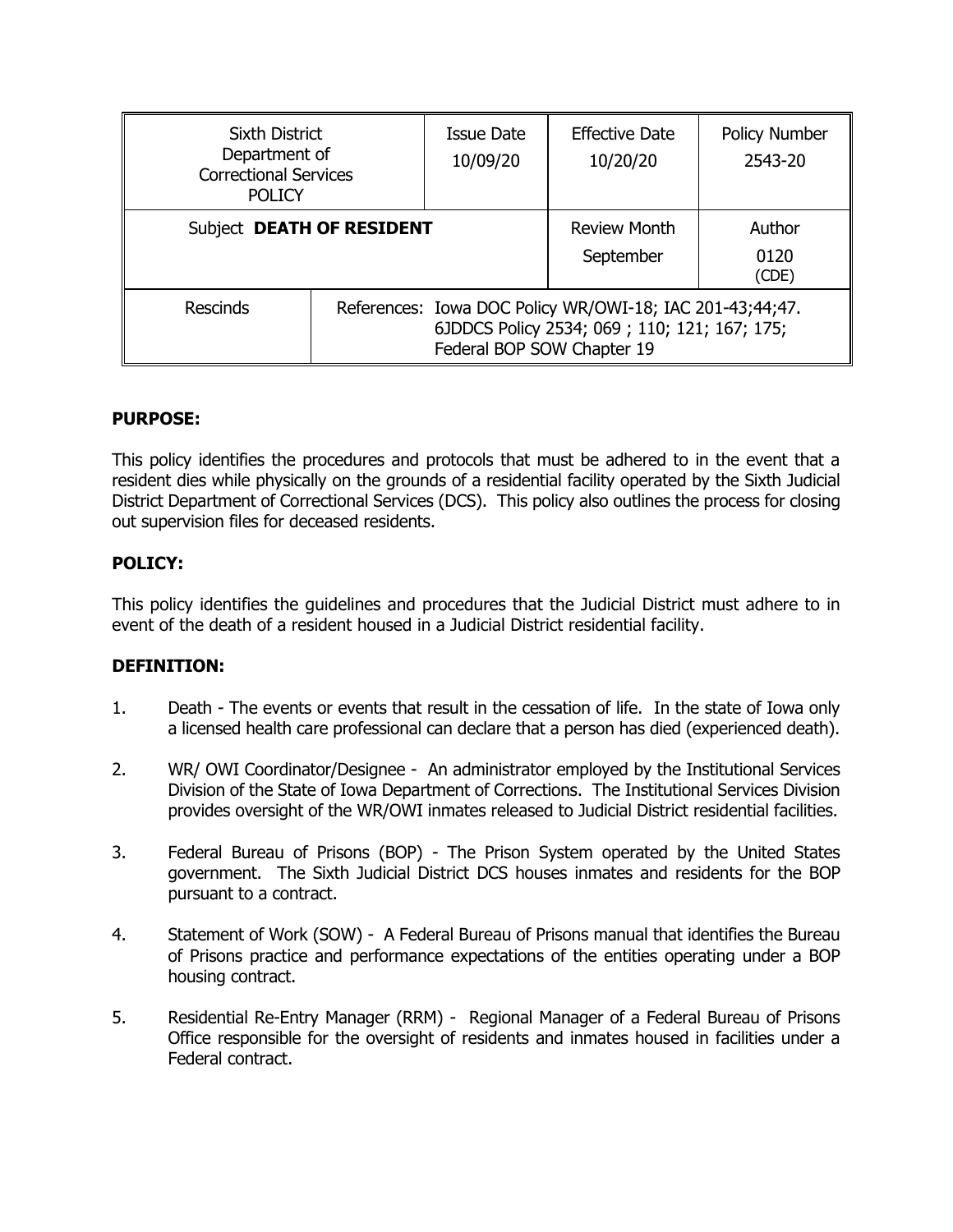#### **POLICY NUMBER 2543-20 PAGE 2 OF 4**

## **PROCEDURE:**

- 1. A resident that is found to be unresponsive is to be treated as a person in need of medical attention per DCS Health Services policy (2513) and DCS Emergency Plan policy (2534). Staff are to perform life saving measures until they are relieved by qualified responders or a licensed medical professional declares the resident receiving medical assistance to be dead.
	- A. A Supervisor is to be notified of the resident's condition per DCS Notification of Supervisory Staff policy (2533). This is to be done at the earliest possible time.
	- B. A Supervisor is to report to the facility in the event of a resident death. That person assumes or designates a staff person as incident commander until law enforcement arrives and takes control of the scene. The incident commander ensures that there is a written timeline of events and persons on site at the location of death. A copy of this information is to be shared with law enforcement agency that takes command of the death scene.
	- C. The Sixth DCS High Risk Unit (HRU) Supervisor is notified. Any HRU currently on duty are notified of the death and asked to respond.
	- D. Local law enforcement is called to the facility to respond to the death. Local law enforcement will have jurisdiction in the death event. The Judicial District should consult with DOC Central office in those instances where the death occurs under suspicious circumstances or is believed to be a homicide.
	- E. Staff and Supervisor(s) on scene will assist local law enforcement with scene preservation; not disturbing the body. Staff will conduct a facility eye count at the time the resident is declared deceased and recording any visitors or vendors in building at the time of death. Residents should not be released from building for any reason until approved to leave by local law enforcement.
	- F. Once an appropriate medical professional has declared a resident deceased, the Supervisor(s) involved are to immediately contact the District Director, Assistant Director, Residential Division Manager and Residential Manager.
	- G. The responding Supervisor(s) are to ensure that Central Office WR/OWI Coordinator or designee and that Iowa Department of Corrections Duty Officer are notified immediately in the event of a resident death at the facility.
	- H. An Iowa Department of Corrections Critical Incident Report (CIR) will need to be completed and submitted as soon as possible but no later than the end of shift for staff working at the facility.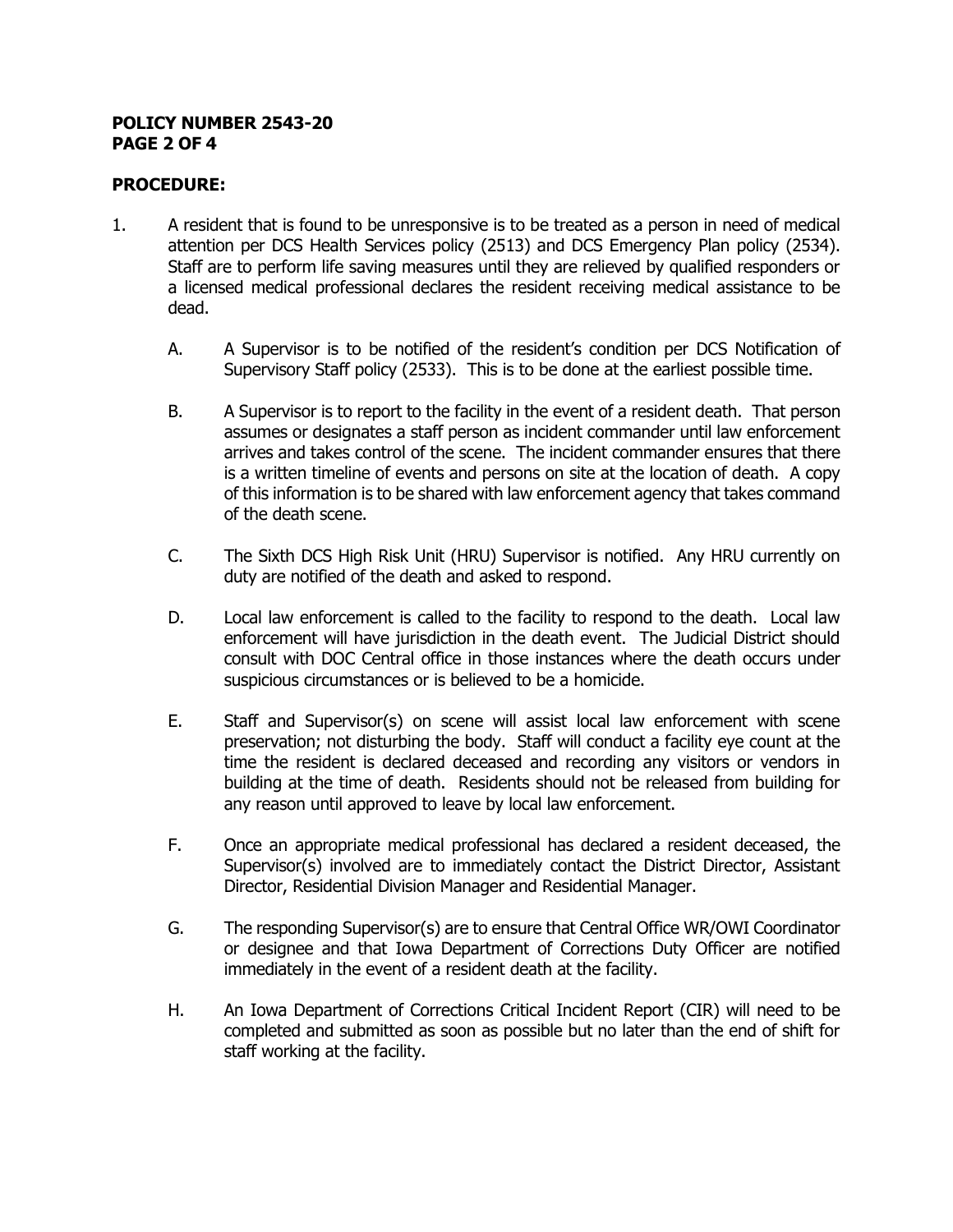#### **POLICY NUMBER 2543-20 PAGE 3 OF 4**

### **PROCEDURE:** (continued)

- I. When the death event takes place at a facility housing BOP and Federal Public Law inmates, the responding Supervisor(s) are to ensure that the BOP RRM or designee are notified immediately of in the event of a resident death at the facility. This is required whether the decedent is a Federal or State resident. The death event itself is a significant event that requires us to notify the BOP.
- J. When the death event takes place at a facility housing federal residents; a Federal BOP incident report will need to be completed and submitted to BOP as soon as possible but no later than the end of shift for staff working at the facility.
- K. When the decedent is a BOP resident or inmate; responding Supervisor(s) are to ensure that the provisions of Chapter 19 of the SOW (Serious Illness, Injury, or Death) are carried out.
- L. Staff are to contact the decedent's immediate family or next of kin informing them of the death event. This is to be done when the law enforcement incident commander approves our doing so.
- 2. Resident Case Closure:
	- A. Work Release/OWI Continuum BOP registered victim(s) are notified. Staff forwards the Offender Fee Waiver (Death of Offender – IC, PA, WR, OWI), if applicable, to Administrative Officer or designee.
	- B. Federal The contractor will immediately notify the (Residential Reentry Manager) RRM when a resident becomes seriously ill, requires emergency medical treatment, or dies. In the event of the resident's death, the RRM will notify the resident's family or next of kin.
		- 1) Immediately upon the death of a resident, the contractor will assemble and advise the RRM of the following information concerning the deceased resident:
			- a. Name, register number, date of birth;
			- b. Offense and sentence;
			- c. Date, time, and location of death;
			- d. Apparent cause of death;
			- e. Investigative steps being taken, if necessary;
			- f. Name and address of survivor or designee;
			- g. Notifications made;
			- h. Status of autopsy request; and
			- i. Brief medical history related to death.